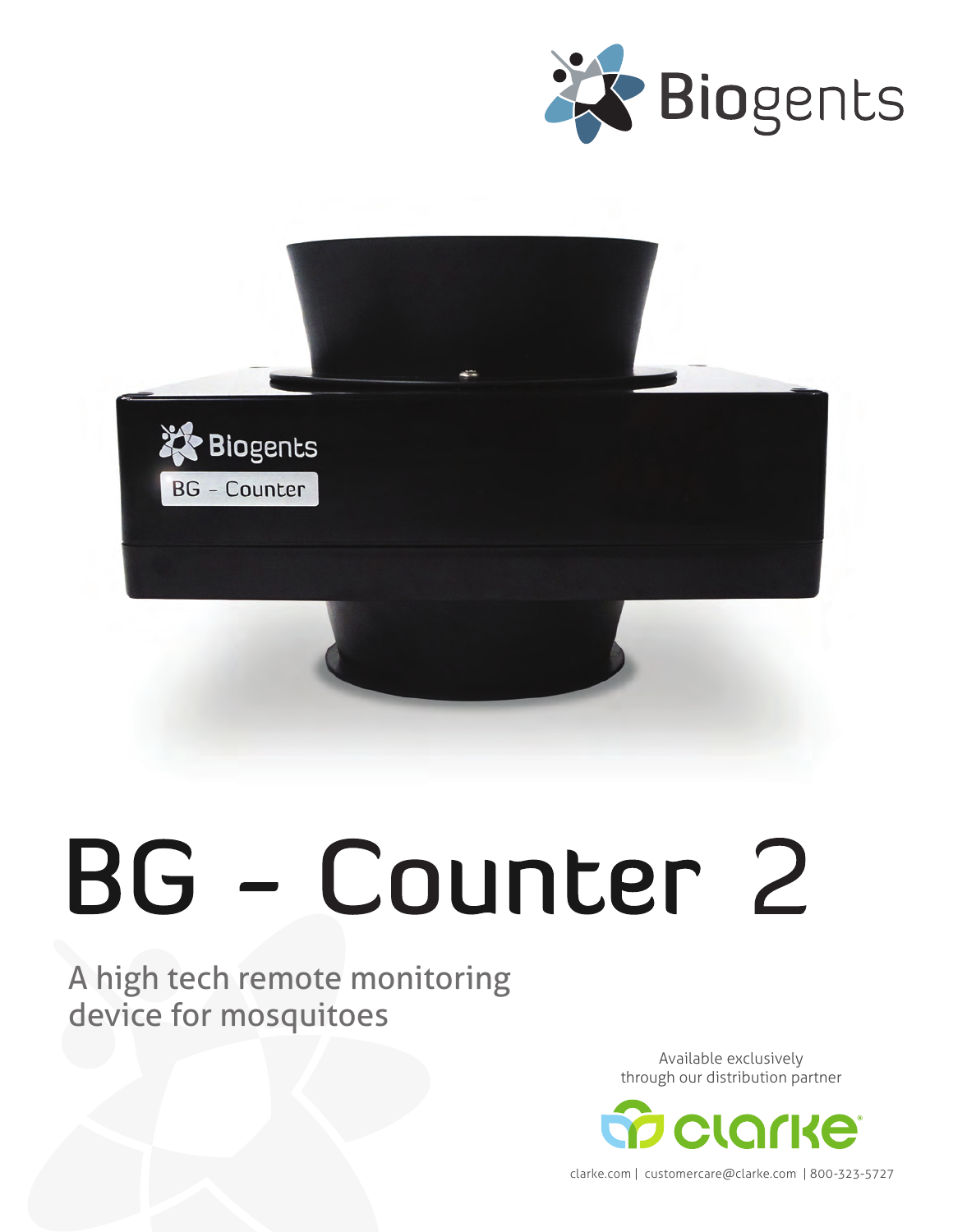## The BG-Counter 2: Mosquito Counting from Anywhere

The BG-Counter 2 offers remote monitoring with automated mosquito counting from anywhere in the world at any time with online software and data analysis.

The innovative smart device differentiates mosquitoes from other insects, counts them, and wirelessly transmits the results to a cloud server.

Via the web application you can manage your mosquito traps and get new insights into daily activity patterns, adult density indices, population dynamics, and effectiveness of your control activities.

- **• Automatic reports of mosquito counts**
- **• Trap management from the office**
- **• Collection of local environmental data**





*Data are transferred to a webpage that can be accessed via PC, smartphone, or tablet.*

*BG-Counter 2 with a BG-Trap Station and CO<sub>2</sub> source. The station can run on solar power (the solar panel is not displayed here).*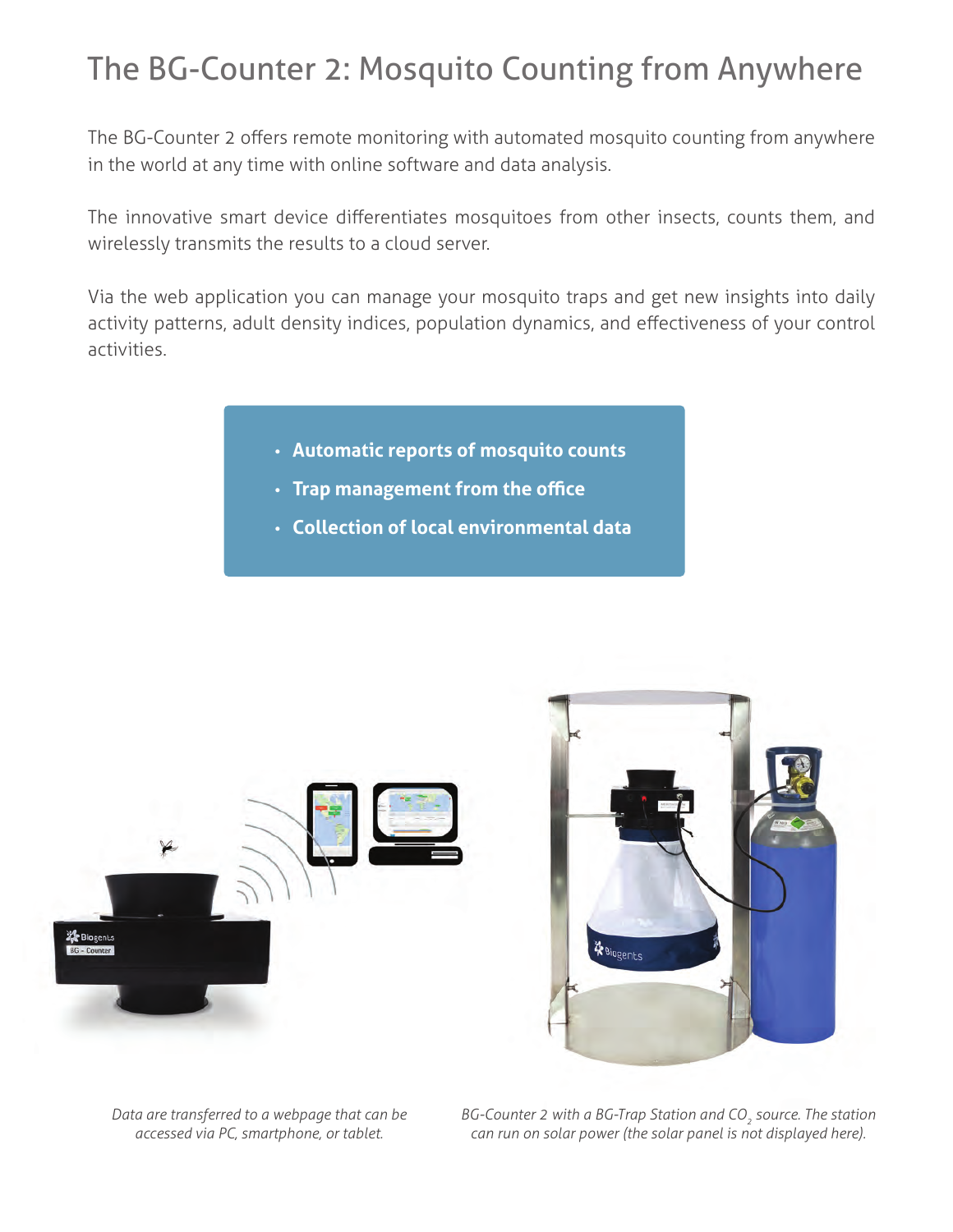#### Advantages

Detailed data for every 15 min interval allow you to better understand the local mosquito activity patterns and enable you to control mosquitoes more effectively and economically. Additionally, remote monitoring saves time and manpower.

- **• Better treatment timing**
- **• More effective treatment**
- **• Better control for less money**
- **• Manage your trap from the office**
- **• Spend less time on trap visits**
- **• No need to count the mosquitoes**

Based on a Biogents mosquito trap, the BG-Counter 2 enables real-time measurements as well as prediction models and historical analyses of infested areas. Vector control professionals can now establish surveillance programs with unprecedented data density and accuracy, overcoming labor constraints associated with manual inspection.

#### Features in Detail

The **BG-Counter 2 counts mosquitoes** while they are sucked into the trap and differentiates them from other insects or dust particles. Mosquito counts with an accuracy of 90% were established in field tests when working with  $CO<sub>2</sub>$ as an attractant.

A **web application** allows you to remotely access the data and retrieve alerts in real-time. The app enables you to switch your traps on and off from your office, or to set up varying time schedules for trap functioning and  $CO<sub>2</sub>$  addition.

The web-based database for storage of mosquito counts, geospatial, and environmental data (temperature, humidity, and light), is automatically updated. The data can be exported to Excel at the push of a button.